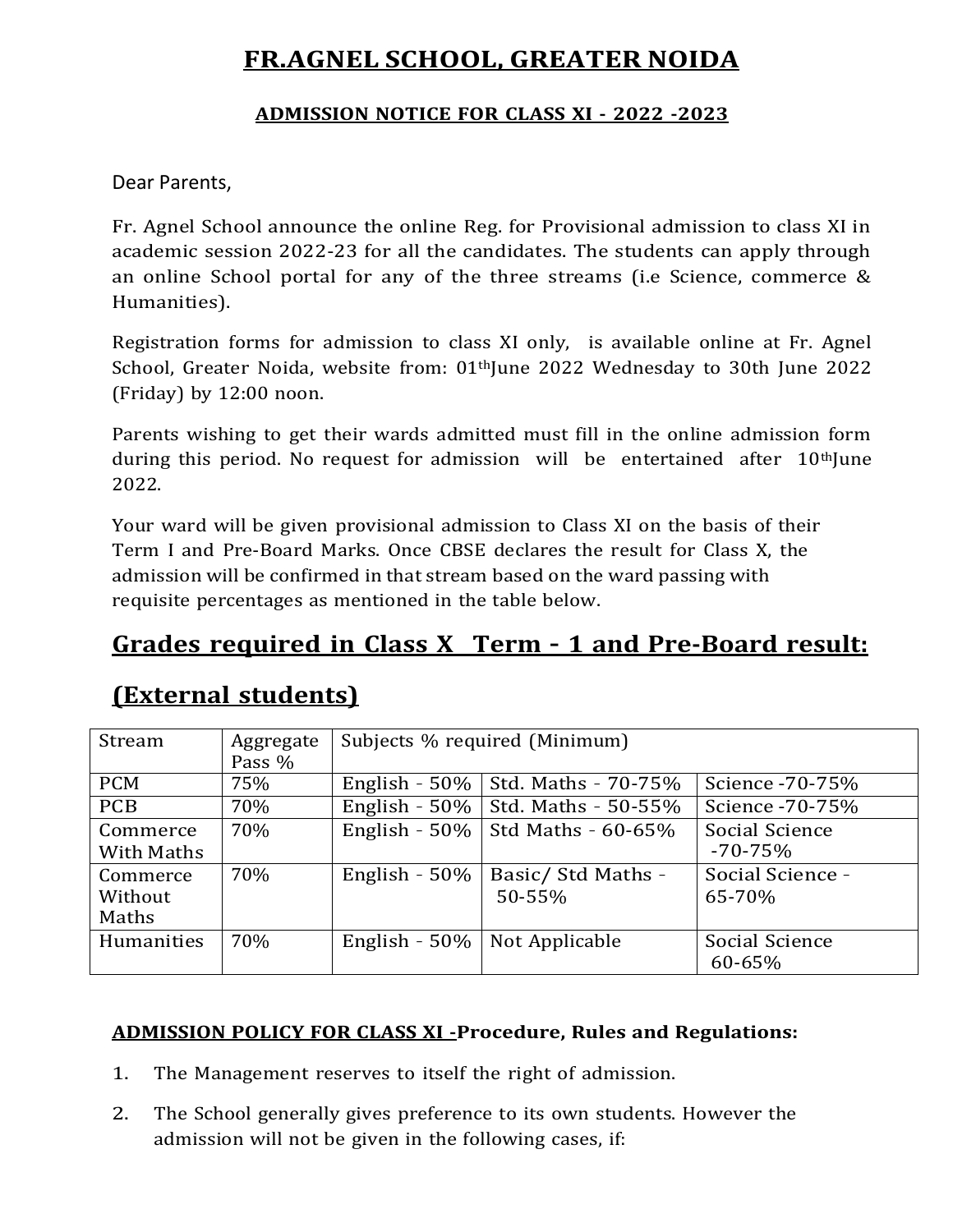(a) The student has poor disciplinary and academic record.

(b) The parents are irregular/ do not attend the Parent-Teacher Meeting.

(c) The students are defaulters in submitting the assignment and are irregular/late to school.

Before admitting students to the different streams, the school will counsel those regarding appropriate choices, apart from availability of seats in the particular stream.

Your ward can continue/change the Stream / Subject after the result is declared, based on :

- o Availability of seats
- o Marks in final result

#### **Eligibility criteria as given below**

| Stream                       | Aggregate<br>Pass % | Subjects % required (Minimum) |                |                     |
|------------------------------|---------------------|-------------------------------|----------------|---------------------|
| <b>PCM</b>                   | 75%                 | English - $50\%$              | Maths - 75%    | Science - 75%       |
| <b>PCB</b>                   | 70%                 | English - 50%                 | Maths - 60%    | Science - 70%       |
| Commerce<br>With Maths       | 70%                 | English - $50\%$              | Maths - $60\%$ | Social Science -70% |
| Commerce<br>Without<br>Maths | 70%                 | English - 50% $\vert$         | Maths - 50%    | Social Science -70% |
| Humanities                   | 70%                 | English - $50\%$              | Not Applicable | Social Science-65%  |

#### **Grades required in Class X Board result:**

#### **Please note**:

- English Core is compulsory for all streams.
- If your ward wants to pursue Mathematics in class XI, she / he should have opted for Mathematics (Standard) in class X.

**Forms duly filled in are to be submitted along with Xth Term -1 and Pre – Board Provisional Mark sheet duly uploaded online on or before Thursday,10thJune 2022by 12 Noon.**

## **Other Documents to be uploaded along with application form:**

- 1. Aadhar Card of Student.
- 2. Proof of local Address.